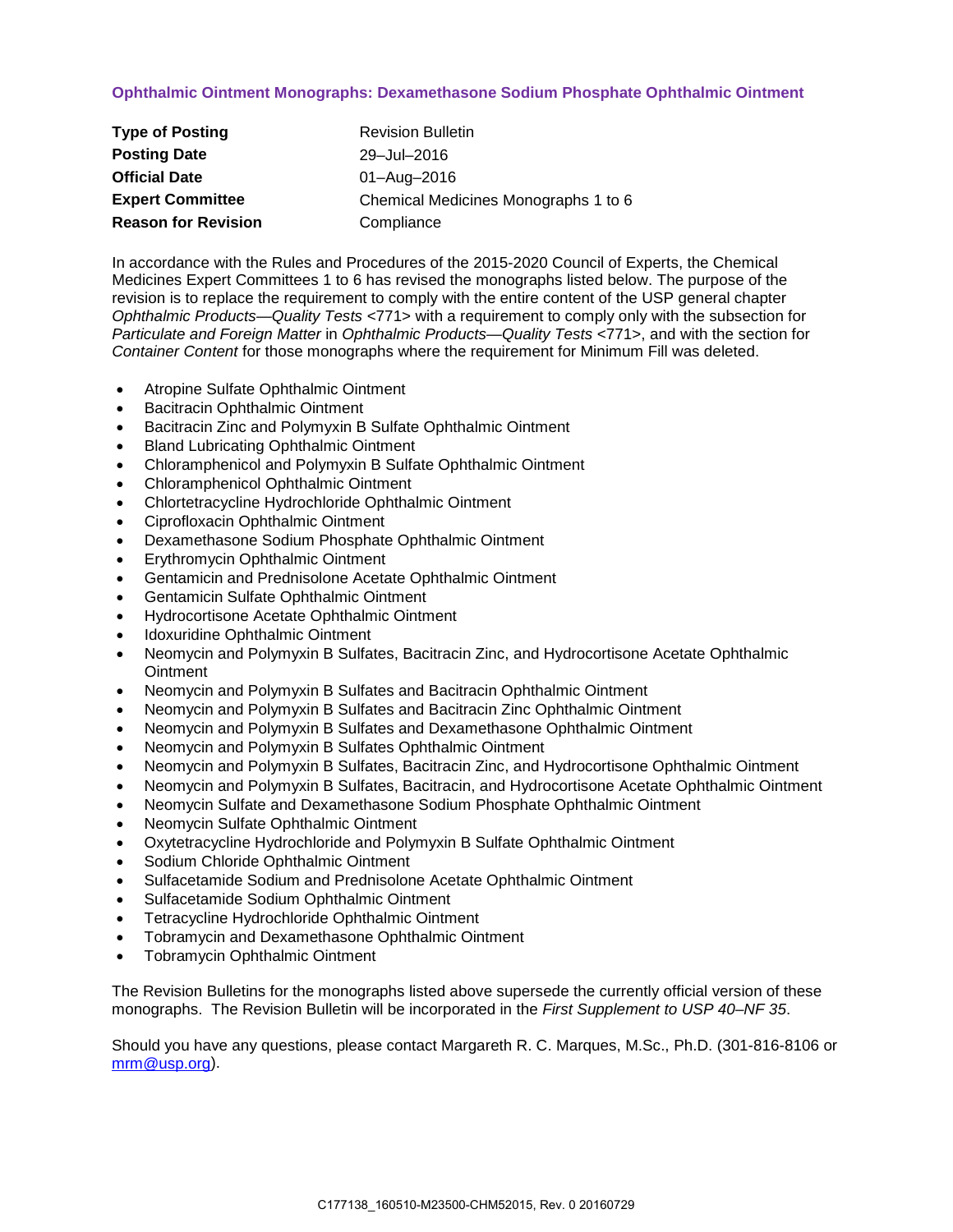# **Dexamethasone Sodium Phosphate** Dexamethasone Sodium Phosphate<br> **Ophthalmic Ointment Dexamethalmic Ointment**

- 
- 
- 
- **A. THIN-LAYER CHROMATOGRAPHY**<br> **Solution A:** Dissolve 3.1 g of boric acid, 203 mg of<br>
maining isooctane in the separator with each portion,<br>
magnesium chloride, and 860 mg of sodium hydroxide<br>
in water to make 1000 mL.

- 
- 

**Analysis**<br> **Samples:** *Standard solution* and *Sample solution*<br>
Allow the spots to dry, and develop the chromatogram  $r_{II} =$  peak response from th Allow the spots to dry, and develop the chromatogram  $r_U =$  peak response from the Sample solution<br>in a tank completely lined with a strip of filter paper,  $r_S =$  peak response from the Standard solution<br>using the Developin using the *Developing solvent system*, until the solvent front has moved about three-fourths of the length of Sodium Phosphate RS  $_{\text{CRA}}$  ( $_{\text{RRB}}$  about the plate. Remove the plate from the developing Standard solution ( $_{\text{LQ}}/_{\text{mL}}$ ) tank, mark the solvent front, and allow the spots to  $C_U$  = nominal concentration of dexamethasone

dry. Spray the plate with *Spray reagent*, and heat at<br>
105° until brown or black spots appear.<br> **Acceptance criteria:** The  $R_F$  value of the principal spot<br>
of the *Sample solution* corresponds to that of the *Stan-*<br> *M* 

•• **B.** The retention time of the major peak of the Sample **.**• **<sup>B</sup>.** The retention time of the major peak of the *Sample Delete the following: solution* corresponds to that of the *Standard solution*, as obtained in the *Assay*.

## (IRA 1-May-2015)

## **ASSAY**

## *Change to read:*

## • PROCEDURE

- **Buffer:** 6.9 g/L of monobasic sodium phosphate in
- **Mobile phase:** Methanol and *Buffer* (52:48) **Diluent:** Dissolve 0.29 g of dibasic sodium phosphate ▲ **A** USP39 in 450 mL of water, and add 550 mL of alcohol.

**Standard solution:**  $\degree$ **33 µg/mL of freshly prepared USP<br>Dexamethasone Sodium Phosphate RS in Solution** 

Sample solution: Nominally 30 µg/mL of dex-<br>amethasone phosphate prepared as follows. Transfer a **DEFINITION**<br>
Dexamethasone Sodium Phosphate Ophthalmic Ointment<br>
is a sterile ointment containing an amount of dex-<br>
amethasone phosphate, to a 150-mL beaker.<br>
amethasone sodium phosphate (C<sub>22</sub>H<sub>28</sub>FNa<sub>2</sub>O<sub>8</sub>P) equiva-<br> amount of dexamethasone phosphate (C<sub>22</sub>H<sub>30</sub>FO<sub>8</sub>P). decant the lower layer into a 100-mL volumetric flask<br> **IDENTIFICATION** with the aid of a glass funnel. Rinse the 150-mL beaker<br> **IDENTIFICATION** with two 15-mL portion

- 
- 
- 
- 
- 
- 
- 
- 
- 
- 
- 

malysis<br>
Adsorbent: 0.25-mm layer of chromatographic silica<br>
gel (20-cm × 20-cm plate)<br>
Application volume: 5 µL<br>
Developing solvent system: Chloroform, acetone,<br>
and water (50:50:1)<br>
and water (50:50:1)

 ${\sf Spray\ reagent:}\quad {\sf Dilute\ surface\ of}\ (1\ in\ 2) \qquad \qquad \bullet {\sf Result} = (r_U/r_S) \times (C_S/C_U) \times (M_{r1}/M_{r2}) \times 100\bullet$  (IRA 1-May-

- 
- 
- Sodium Phosphate  $RS_{\bullet}$  (IRA 1-May-2015) in the
- 
- 
- (IRA 1-May-2015) **Acceptance criteria:** 90.0%–115.0%

## *Add the following:* **PERFORMANCE TESTS**

**.**• **MINIMUM FILL** 〈**755**〉**:** Meets the requirements •▲*USP39*

## **SPECIFIC TESTS**

## *Delete the following:*

Water **A.• METAL PARTICLES IN OPHTHALMIC OINTMENTS**  $\langle 751 \rangle$ **:**<br>Mobile phase: Methanol and *Buffer* (52:48) Meets the requirements